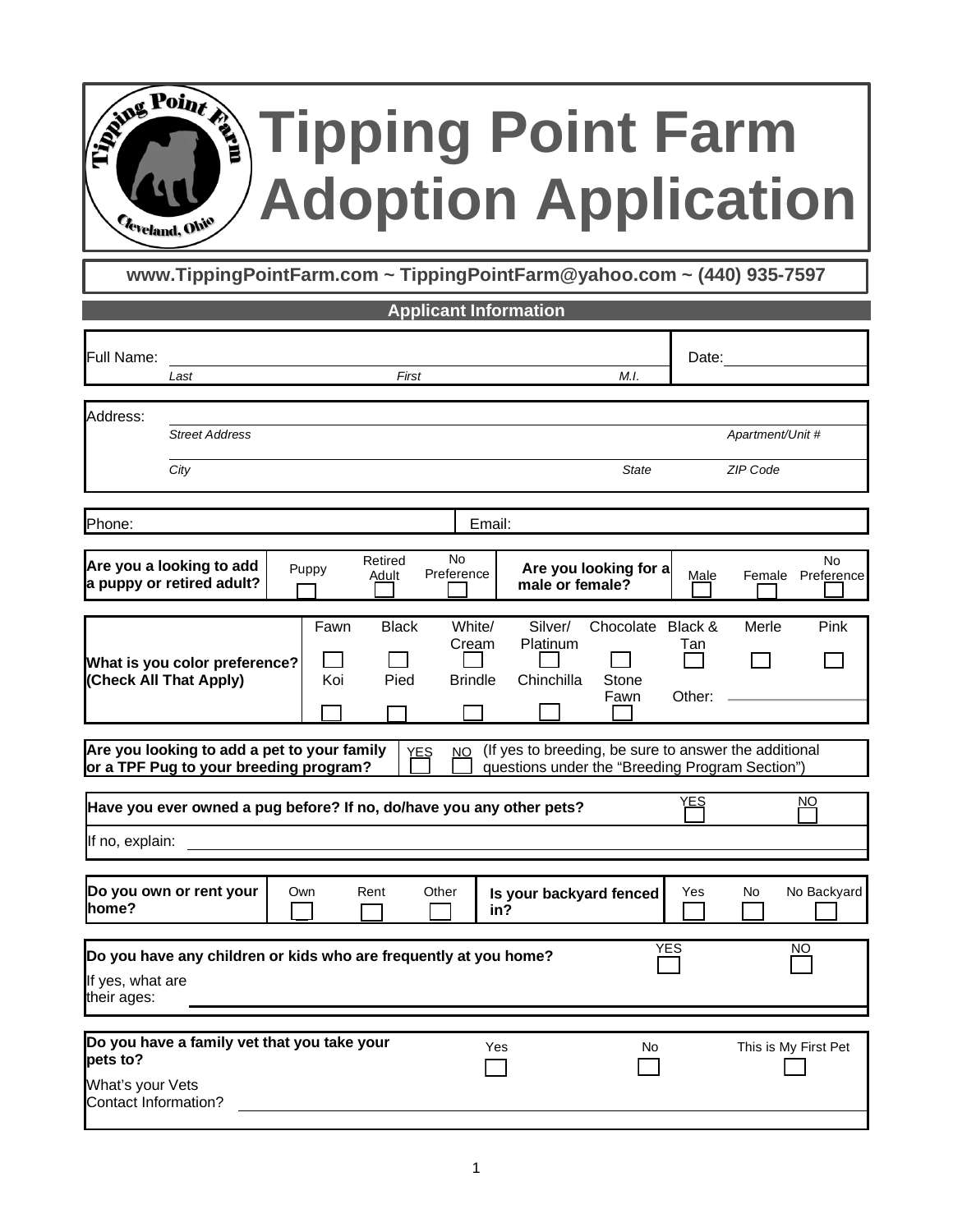| Will someone be home with the puppy at all times? | YES | NΟ |
|---------------------------------------------------|-----|----|
| If no, how long will the                          |     |    |
| puppy be left alone?                              |     |    |

|  |  |  |  |  | How did you hear about Tipping Point Farm? |  |  |
|--|--|--|--|--|--------------------------------------------|--|--|
|--|--|--|--|--|--------------------------------------------|--|--|

**Please include any other information here that you would like us to know.**

| <b>Breeding Programs</b>                           |  |  |  |  |  |  |  |  |  |
|----------------------------------------------------|--|--|--|--|--|--|--|--|--|
| (If adopting puppy as pet only, skip this section) |  |  |  |  |  |  |  |  |  |

|                                                                  |            |    |                                             | females and males do you have? |         | <b>Females</b> |  |
|------------------------------------------------------------------|------------|----|---------------------------------------------|--------------------------------|---------|----------------|--|
| Do I have permission to<br>contact your vet as a<br>reference?   | <b>Yes</b> | No | Do you keep your dogs<br>inside or outside? | <b>Inside</b>                  | Outside | Other          |  |
| What is your goal and the reason that you breed / want to breed? |            |    |                                             |                                |         |                |  |

| Do you / will you only be breeding pugs?     | YES | ΝO |
|----------------------------------------------|-----|----|
| If no, how what other<br>breeds do you have? |     |    |